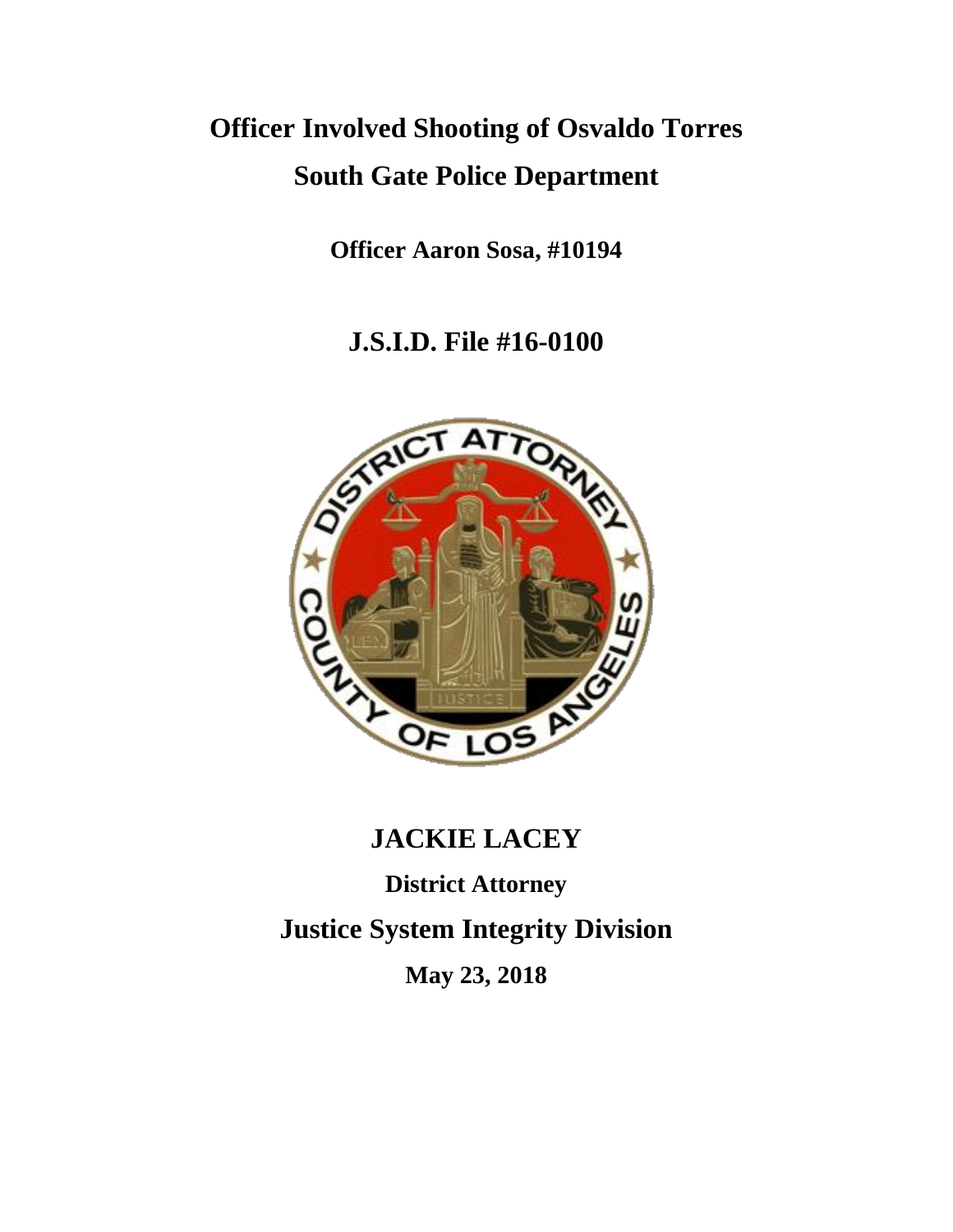#### **MEMORANDUM**

| TO:             | <b>CHIEF RANDY DAVIS</b><br>South Gate Police Department<br>8650 California Avenue<br>South Gate, California 90280                                      |
|-----------------|---------------------------------------------------------------------------------------------------------------------------------------------------------|
|                 | <b>CAPTAIN CHRISTOPHER BERGNER</b><br>Los Angeles County Sheriff's Department<br>Homicide Bureau<br>1 Cupania Circle<br>Monterey Park, California 91755 |
| FROM:           | <b>JUSTICE SYSTEM INTEGRITY DIVISION</b><br>Los Angeles County District Attorney's Office                                                               |
| <b>SUBJECT:</b> | <b>Officer Involved Shooting of Osvaldo Torres</b><br>$J.S.I.D.$ File $#16-0100$<br>S.G.P.D. File #1602633<br>L.A.S.D. File #016-00027-3199-013         |
| DATE:           | May 23, 2018                                                                                                                                            |

The Justice System Integrity Division of the Los Angeles County District Attorney's Office has completed its review of the March 6, 2016, fatal shooting of Osvaldo Torres by South Gate Police Department (SGPD) Officer Aaron Sosa. It is our conclusion that Officer Sosa acted in lawful self-defense.

The District Attorney's Command Center was notified of the shooting on March 6, 2016, at approximately 3:05 a.m. The District Attorney Response Team responded and was given a briefing and a walk-through of the scene.

The following analysis is based on reports submitted to this office by Los Angeles County Sheriff's Department (LASD) Homicide Bureau Detectives Fredrick Morse and Dave Gunner. Officer Sosa provided a voluntary statement which was considered as part of this analysis.

## **FACTUAL ANALYSIS**

On March 6, 2016, at approximately 1:32 a.m., SGPD Officers Byron Austin and Brian Padilla were on uniformed patrol in a marked black and white patrol vehicle when they observed a white Chevrolet Impala fail to stop for a stop sign eastbound on Tweedy Boulevard in the City of South Gate. Padilla activated the patrol vehicle's overhead red and blue lights and siren and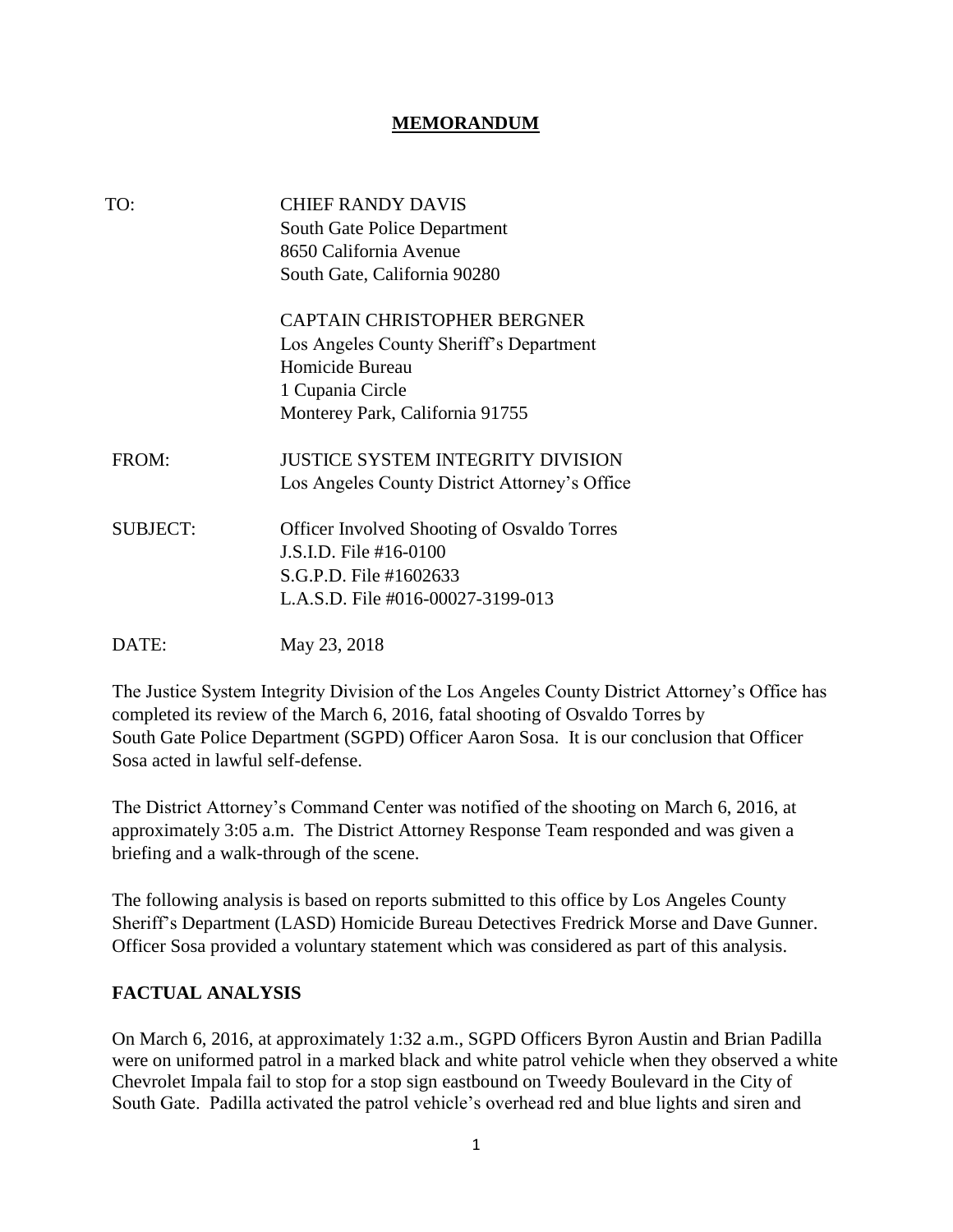initiated a traffic stop. The Impala failed to yield and a pursuit ensued. During the pursuit, the Impala ran a red light and accelerated to speeds of 100 miles per hour. The pursuit was terminated due to the dangerous speeds and rainy weather. The Impala continued eastbound on Tweedy Boulevard at a high rate of speed.

Uniformed SGPD Police Officer Aaron Sosa heard Padilla and Austin broadcast the pursuit over the radio and headed toward the area to assist the officers. Sosa was southbound on Atlantic Avenue, north of Tweedy Boulevard, when the pursuit was cancelled. Shortly thereafter, Sosa observed the Impala cross Atlantic Boulevard at a high rate of speed. Sosa was aware that Tweedy Boulevard came to a dead-end east of Atlantic Avenue at Burtis Street and the Los Angeles River.<sup>1</sup> Sosa followed the Impala east onto Tweedy Boulevard and observed that it had crashed into a concrete barrier at the end of the street. He also observed two individuals, later identified as Osvaldo Torres and Roman Rosales, running southbound from the vehicle. Sosa stopped his patrol vehicle behind the abandoned Impala and chased the men on foot.

Torres and Rosales ran up an access road leading to a bike path that runs along the top of the river embankment. A four-foot wall separates the bike path from the embankment. Sosa identified himself as a police officer and ordered the men to stop. Rosales, who was five feet behind Torres, turned around and put his hands in the air. Sosa ordered Rosales to his knees and then to the ground. Sosa forced Rosales to the ground when he refused to comply.



<sup>1</sup> Per Google maps, it is .4 miles from Atlantic Avenue to where Tweedy Boulevard ends at Burtis Street.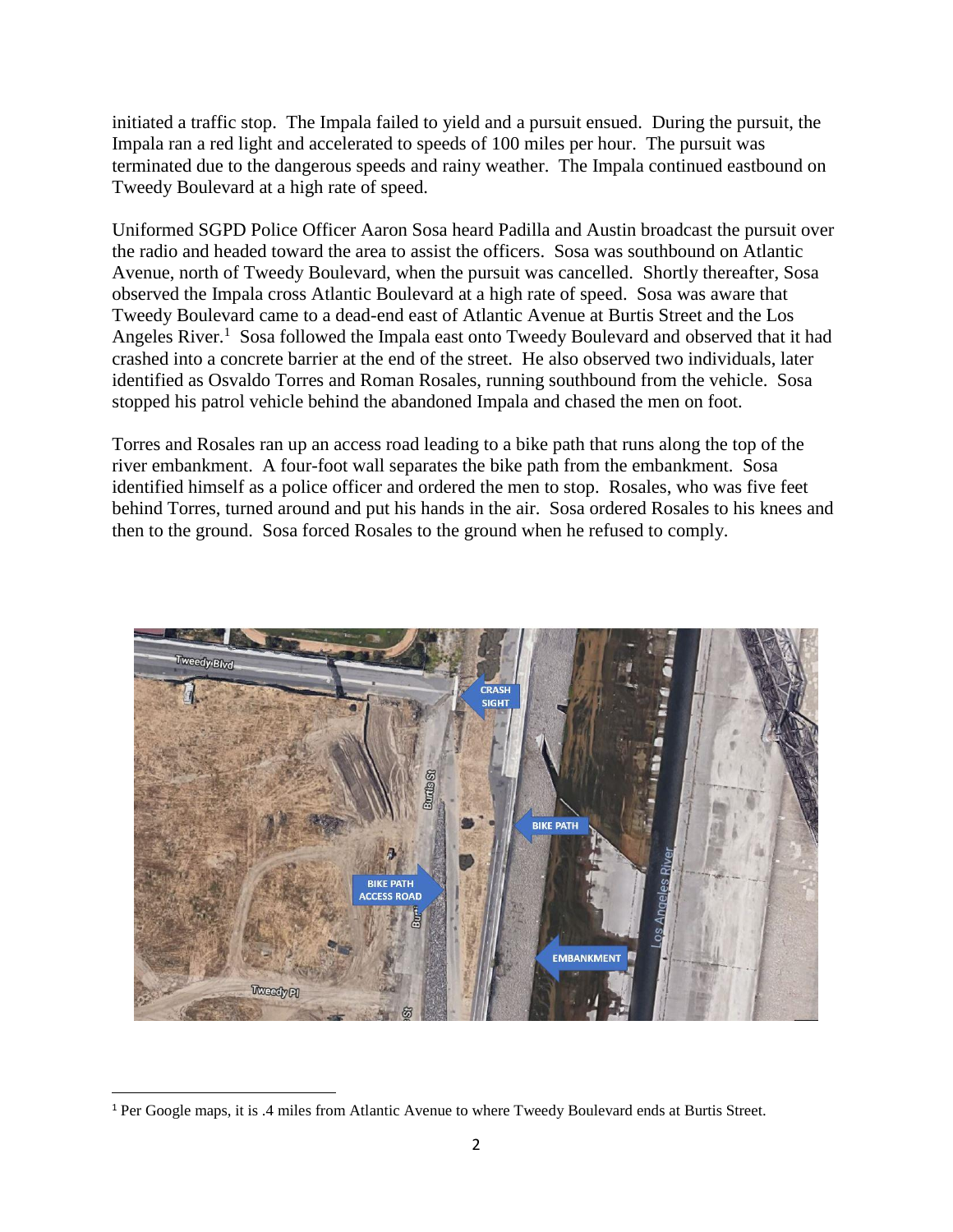

Crash site at the dead end. Access road in the background.



Looking north on the bike path. Crash site in the background.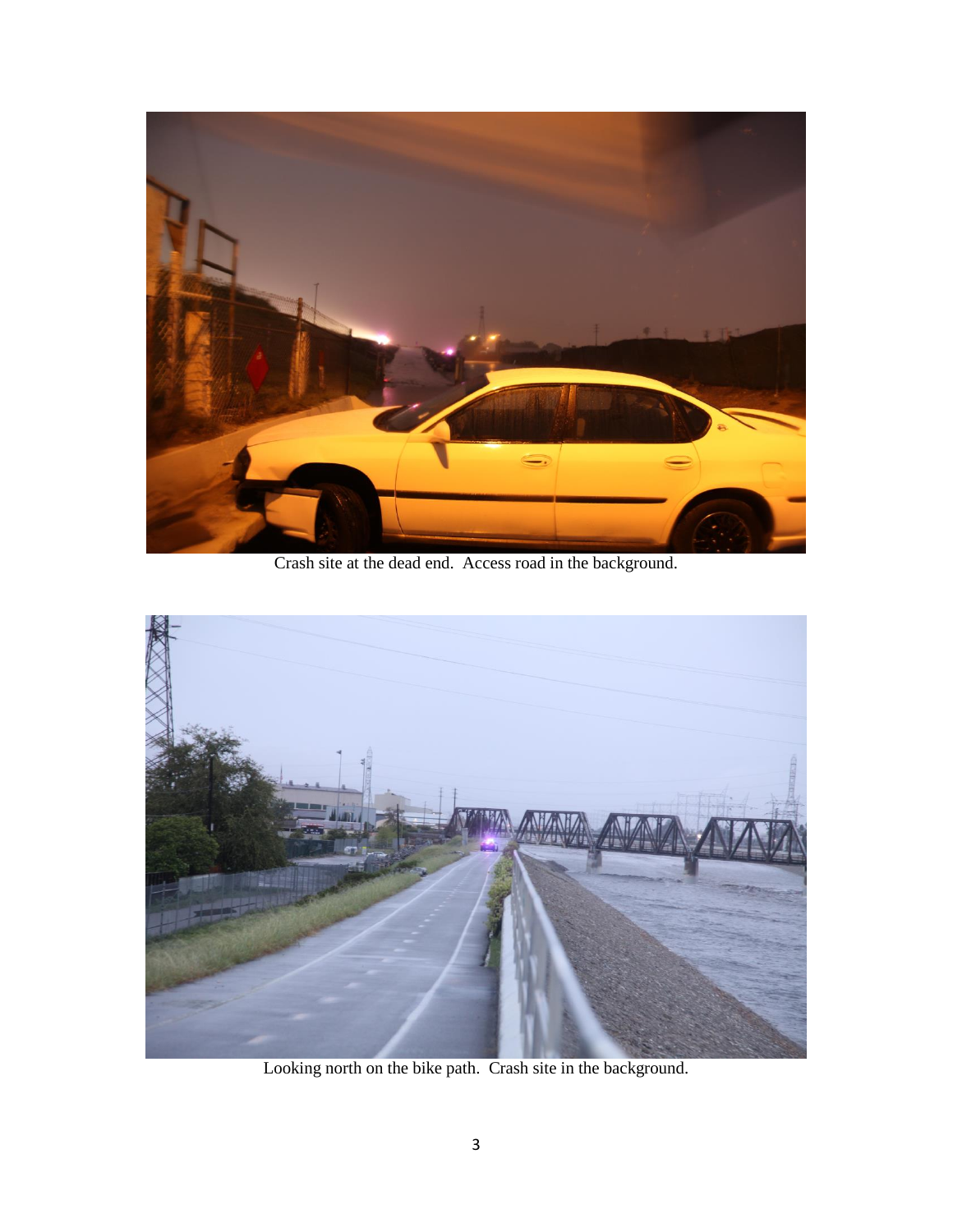

Looking south on bike path and showing wall that separates it from the river and embankment

Meanwhile, Austin and Padilla heard Sosa broadcast that the Impala had crashed at Burtis Street and responded to the location. Austin observed Sosa chasing Torres and Rosales up the access road to the bike path. Padilla drove their patrol vehicle onto the bike path. They stopped and exited their vehicle. Padilla took Rosales into custody while Sosa continued after Torres. Torres had climbed over the four-foot wall onto the river embankment. When Sosa reached the wall, he observed that Torres had run down the embankment and was fleeing southbound in the river bed. Sosa jumped over the wall and followed Torres into the river bed. Sosa removed his service weapon from its holster. Austin followed slightly behind Sosa and Torres, but remained above them on the bike path.

Sosa again identified himself as a police officer and ordered Torres to stop multiple times. Torres ignored him. Sosa closed the distance to within 35 yards of Torres.<sup>2</sup> Sosa noticed Torres fumbling with something, but could not see what it was. Sosa told Torres to stop or he would shoot him. Torres turned around and "squared off" against Sosa. Sosa observed something in Torres' hand when he illuminated him with the flashlight mounted onto his service weapon. Initially, Sosa thought Torres was pointing a flashlight in his direction. Sosa then heard two gunshots and saw one muzzle flash coming from the "flashlight."<sup>3</sup> Sosa realized that Torres was armed with a gun and shooting at him. In fear for his life, Sosa returned fire.

<sup>&</sup>lt;sup>2</sup> Sosa estimated that Torres was 85 yards ahead of him when Sosa first went into the river bed.

<sup>&</sup>lt;sup>3</sup> Sosa told responding officers that Torres fired one to two shots at him.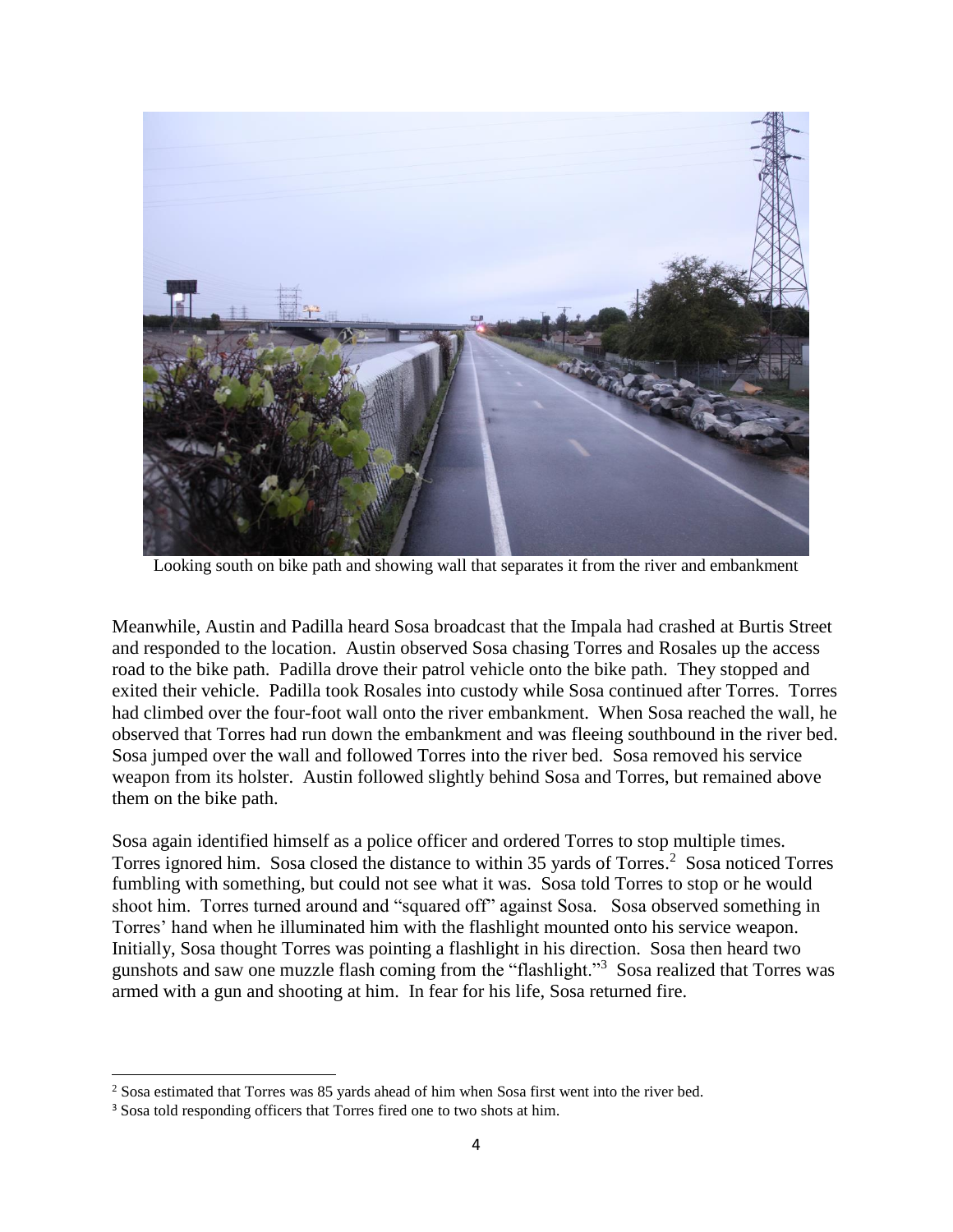Austin paralleled Sosa and Torres on the bike path for approximately 150 yards while using his radio to broadcast their location. Austin heard two gunshots and observed muzzle flash coming from the river bed. The direction of the muzzle flash indicated to Austin that the gun was being fired in a northerly direction. Austin could not see who was firing. Austin stopped running and observed Sosa firing his service weapon at Torres. Based on the sound of the gunfire, Austin believed that the first two shots came from a different gun than Sosa's service weapon.

Torres fell to ground and Sosa observed him waving the gun that was still in his hand.<sup>4</sup> Sosa ordered Torres to drop the gun. Sosa fired additional rounds at Torres when he failed to comply. At that time, Sosa broadcast that shots had been fired and requested paramedics. Sosa approached Torres and observed a silver revolver near his hand. Sosa kicked the gun away from Torres.

Los Angeles County Fire Department personnel responded to the location and declared Torres deceased at the scene.

#### Sosa's Audio Recording

Sosa was wearing an audio recorder during the incident. The first 25 seconds of the recording captures Sosa's broadcasts regarding the traffic collision and the suspects running southbound on the bike path. The recording was inadvertently turned off at this time.<sup>5</sup> The recording picks up again when Sosa is chasing Torres. The sound of Sosa running can be heard until approximately 0:54 seconds.

- 0:25: *The sound of Sosa running.*
- 0:28: Get over here!
- 0:36: Stop!
- 0:41: It's the police! Stop!
- 0:48: Stop!
- 0:50: You're gonna get shot! Stop!
- 0:54: You're gonna get shot! Sir!
- 0:55: *The sound of one gunshot immediately followed by four gunshots that sound different than the first.*
- 0:59: 43! Shots fired! Shots fired!<sup>6</sup>
- 1:02: *The sound of nine consecutive gunshots.*
- 1:13: Let it go, sir! *Immediately followed by the sound of four gunshots.*
- 1:21: *Sounds consistent with a magazine falling to the ground and a round being chambered during a reload.*
- 1:22: I'm code four! I'm code four! Stop! Let it go! *The sound of moaning can be heard in the background and continues until approximately 1:34.*

<sup>4</sup> Sosa was not asked in what position Torres landed on the ground. Officers who responded immediately after the shooting indicated that Torres was lying on his back when they arrived at the scene. Torres head was pointed north and his feet pointed south.

<sup>5</sup> Sosa stated that the recorder pauses if the record button is hit after being activated. Sosa originally activated his recorder after exiting his patrol vehicle. Sosa noticed that the recorder was no longer activated after climbing over the wall leading to the river bed. At that time, Sosa reactivated his recorder.

<sup>6</sup> 43 is Sosa's call sign.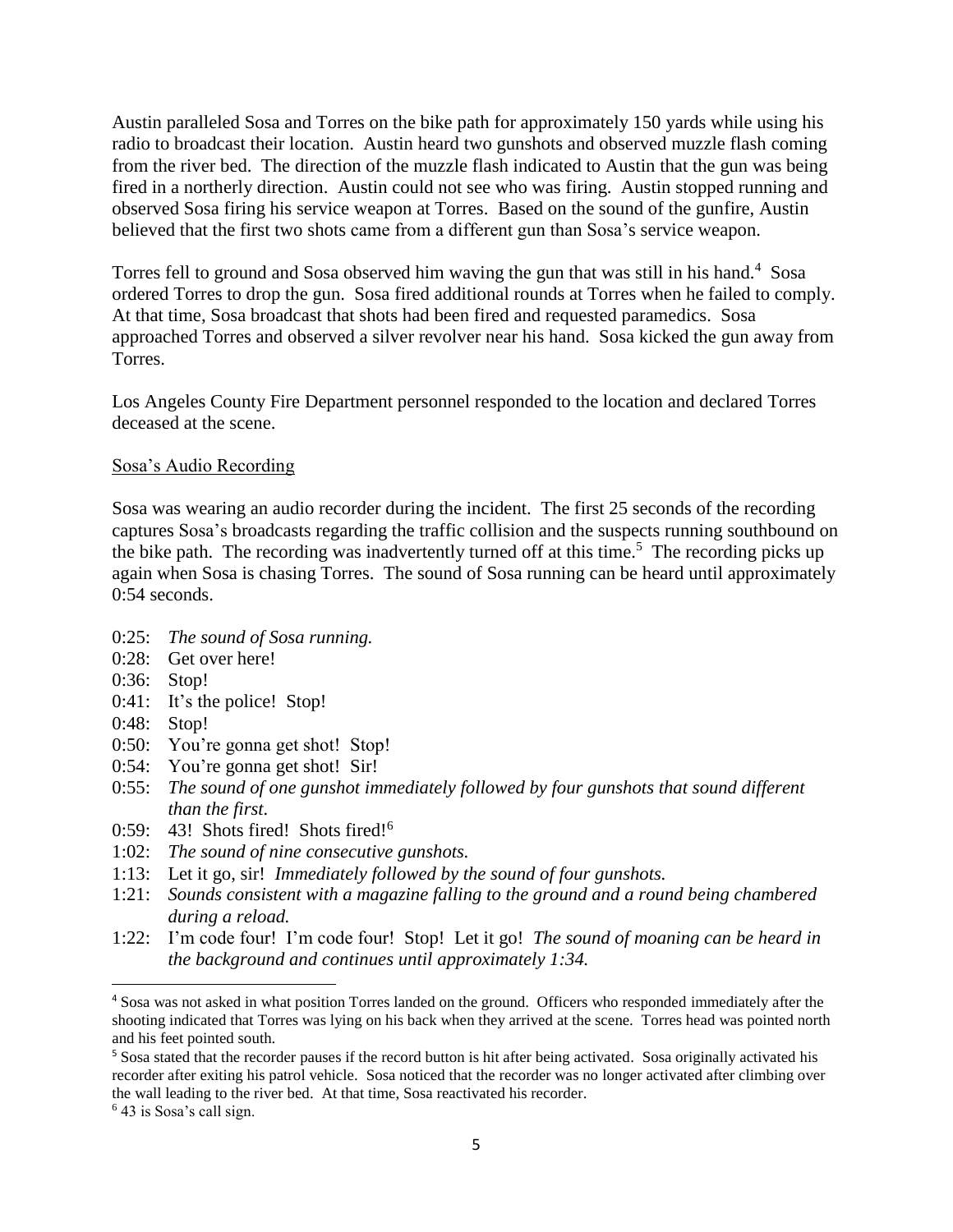- 1:32: Don't reach for it! Stop! *Immediately followed by the sound of five gunshots.*
- 1:37: Stop!
- 1:52: 43. I'm code four. I got one subject down. Roll paramedic, please.

#### Ballistic Evidence

Due to the severe rain and rising water level in the river bed, ballistic evidence was recovered by officers before it could be documented by LASD crime scene investigators. Photographs of the ballistic evidence were taken by SGPD before it was removed from the river bed. Padilla recovered 17 fired cartridge cases 30 to 35 feet north from where Torres fell to the ground. Padilla also recovered an empty magazine 25 to 30 feet north of Torres. SGPD Officer Derrick Marin recovered five fired cartridge casings 15 to 20 feet north of Torres.

Torres' firearm was a stainless steel, six-shot, Smith and Wesson .357 Magnum revolver. It was loaded with three live rounds and one expended casing.



#### Autopsy Report

Los Angeles County Deputy Medical Examiner Ajay Panchal, M.D., performed a postmortem examination of Torres on March 9, 2016, and ascribed his death to multiple gunshot wounds. Four of the gunshot wounds were fatal. They were inflicted to the upper right torso, left chest, right torso and back of the head. The trajectory of the fatal head wound was from back to front and downward. The projectile was recovered within the skull base and soft tissue. No soot or stippling was located on Torres' body.<sup>7</sup> Torres had a blood alcohol level of .08% and marijuana was in his system.

<sup>7</sup> The location and trajectory of the fatal head wound and where the projectile was recovered is not inconsistent with Sosa firing at Torres while he was on the ground and waving his gun after being ordered to drop it. Torres fell with his head pointed toward Sosa, who was standing north of Torres. The lack of any soot or stippling on Torres' body and the location where the expended casings were recovered indicate that Sosa was a distance from Torres when he fired.